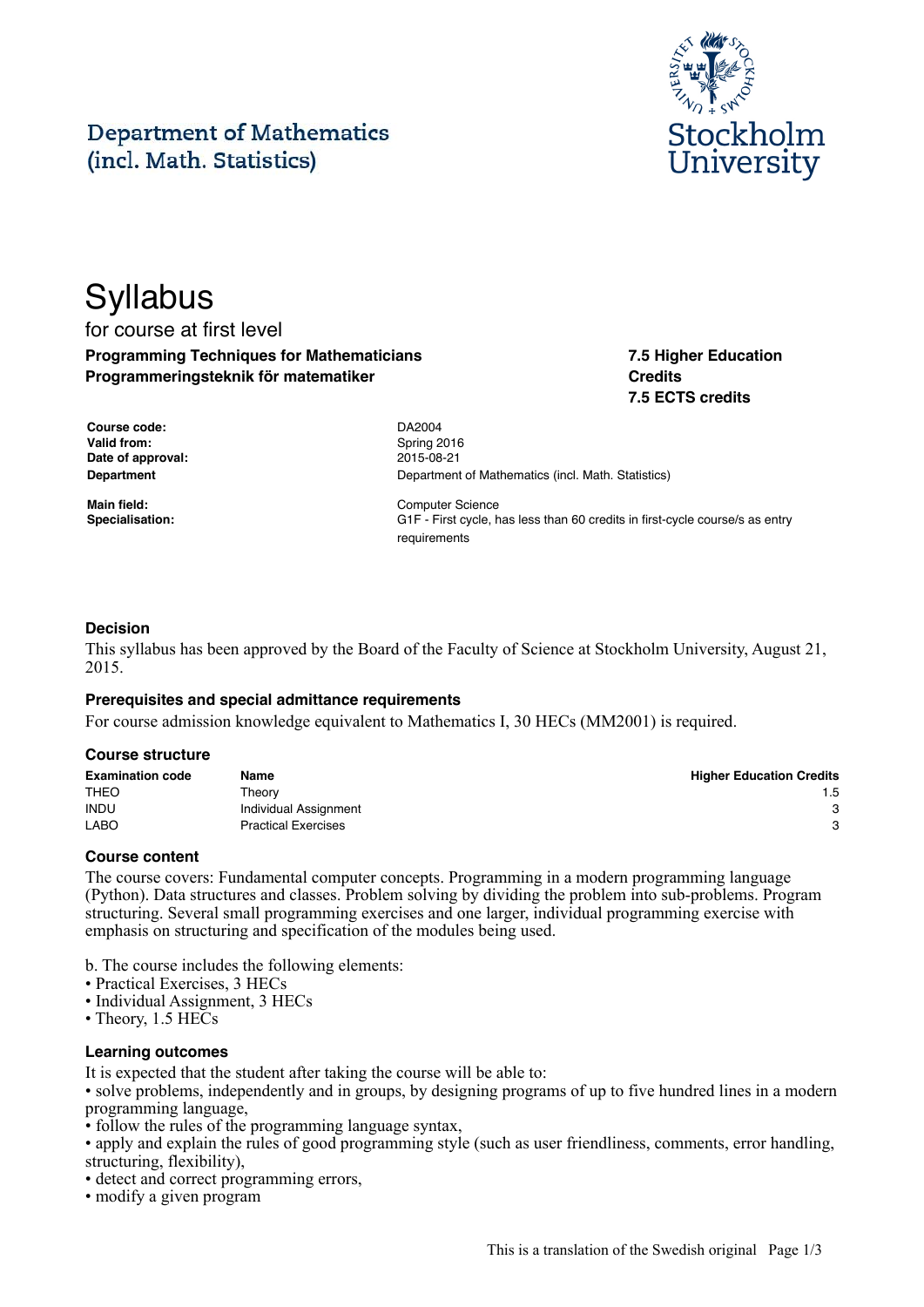- transfer data between files and programs,
- identify where control structures (conditionals and loops) are needed, and use these,
- split a large problem into manageable parts and construct functions for these,
- use built-in data structures and select data structures that are suitable for the current problem,
- use classes and construct new classes,
- review other people's programs,
- use other people's programs as building blocks in one's own projects,
- use tools to develop programs together with other developers.

#### **Education**

The education consists of lectures and practical exercises.

Participation in practical exercises and group education associated with this is compulsory. An examiner may rule that a student is not obliged to participate in certain compulsory education, if there are special grounds for this, after consultation with the relevant teacher.

#### **Forms of examination**

a. Examination for the course is in the following manner: written examination of the element Theory, written presentation of the element Practical Exercises, and written and oral examination of the element Individual Assignment.

b. Grading is carried out according to a 7-point scale related to learning objectives:

- $A = Excelient$
- $B = V$ ery Good
- $C = Good$
- $D = Satisfactory$
- $E = Sufficient$
- $Fx = Fail$
- $F =$ Fail

Grading of the element Practical Exercises is carried out according to a 2-point scale:  $G = Pass$ 

 $U = Fail$ 

c. Grading criteria for the course will be distributed at the start of the course.

d. A minimum grade of E is required to pass the course, together with

- pass of the element Practical Exercises,
- participation in all compulsory education.

e. Students who receive a failing grade on a regular examination are allowed to retake the examination as long as the course is still provided. The number of examination opportunities is not limited. Other mandatory course elements are equated with examinations. A student who has received a passing grade on an examination may not retake the examination to attain a higher grade. A student who has failed the same examination twice is entitled to have another examiner appointed. Such requests should be made to the departmental board. The course has at least two examinations for each academic year in the years in which instruction is provided. Intervening years include at least one examination.

f. Students awarded the grade Fx are given the opportunity to improve their grade to E. The examiner decides the supplementary assignments to be performed and the pass mark criteria. The supplementary assignments will take place before the next examination session.

#### **Interim**

Students may request that the examination be conducted in accordance with this course plan even after it has ceased to be valid. However, this may not take place more than three times over a two year period after course instruction has ended. Requests must be made to the departmental board. The provision also applies in the case of revisions to the course plan.

#### **Limitations**

The course may not be included in a degree together with the course Computer Science I, FL (DA2001), Programming Techniques, FL (DA2003), or the equivalent.

#### **Misc**

The course is a component of the Bachelor's Programme in Mathematics, and the Bachelor's Programme in